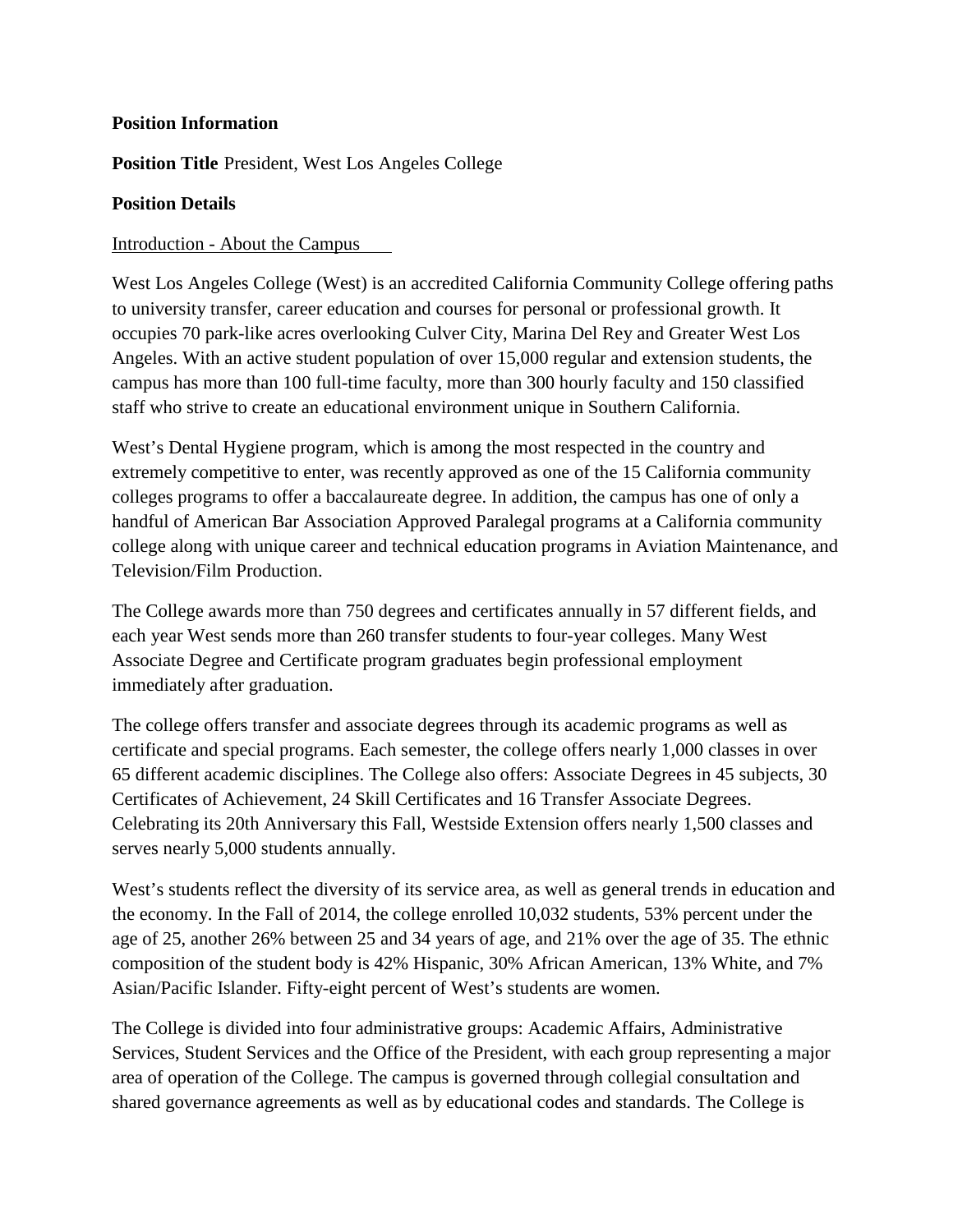accredited by the Accrediting Commission for Community and Junior Colleges of the Western Association of Schools and Colleges. The Commission reaffirmed West's accreditation most recently in June 2015.

Challenges, Issues and Opportunities

West Los Angeles College is seeking an experienced, dynamic and energetic leader of the highest integrity to guide a College poised to address the following challenges, issues and opportunities:

o To continue to invest in the tradition of quality and academic excellence while expanding innovative approaches for increased student success.

o To advocate effectively on behalf of West Los Angeles College to expand financial support for the College and generate new resources.

o To serve as an ambassador for the college and work to build relationships with civic organizations and government agencies, and to initiate and expand partnerships with local business, industry and community-based organizations.

o To engage in transparent and efficient communication to unify the College and build morale.

o To respect and understand the history of the College while embracing our global vision and strategically advancing a student-centered approach to instructional programs and services.

West Los Angeles College is seeking a leader who understands the complexity of an urban college within a multi-college district and who has a successful track record in the areas below.

Student Learning and Success

o Serves as a passionate advocate who fosters quality student-centered programs and who actively promotes teaching, learning and student success.

o Is an inclusive leader who energizes the existing efforts and seeks new opportunities to provide access to higher education for culturally, racially, geographically and economically diverse populations.

o Promotes and increases student retention, completion, transfer and graduation rates.

o Fosters a culturally inclusive environment that promotes diversity, collaboration, communication and collegiality in achieving the College's goal of maintaining a learningcentered environment.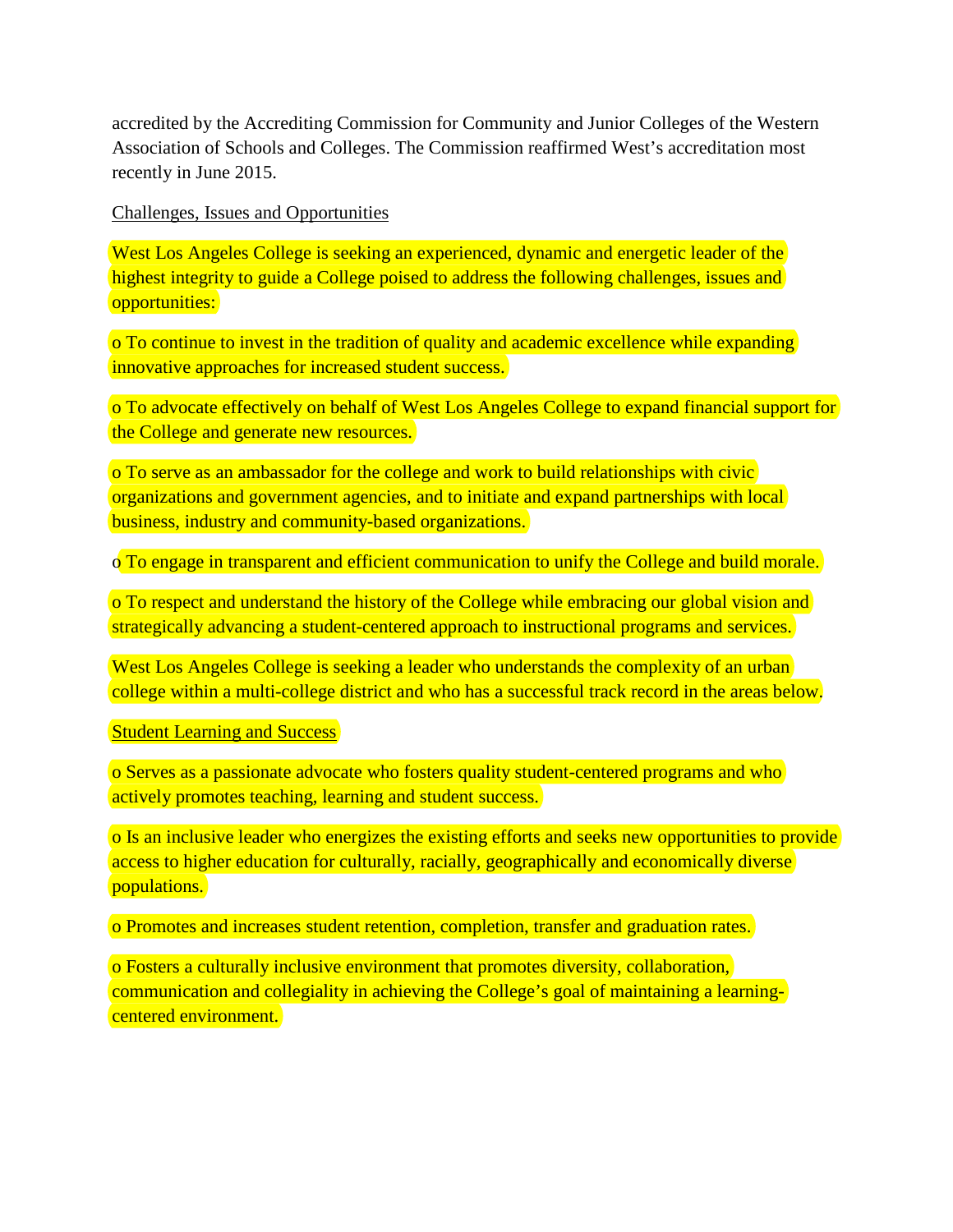#### Strategic Leadership and Organizational Planning

o Provides leadership in strategic planning for educational initiatives, technology, college master planning, business, industry, and community partnerships.

o Serves as a knowledgeable advisor familiar with the accreditation process, continuous quality improvement, and fact-based, collaborative decision making.

o Possesses a successful track record of raising funds, managing budgets, grant development, and demonstrating good fiscal management.

o Serves as an exceptional and visible leader throughout the College and provides leadership, inspiration and support.

o Promotes a supportive environment for expanding global studies and extending opportunities for international programs and partnerships.

Governance, Leadership and Advocacy

o Provides effective leadership and fosters high-quality programs in college transfer, career technical education and economic development initiatives.

o Develops and advocates for cooperative partnerships at the local, state, national and international level to meet community needs, and provides additional opportunities for students.

o Advocates for participatory governance, promotes collegiality, staff cohesiveness and respect among all college constituencies.

o Demonstrates consensus-building skills and a strong knowledge of and experience with collective bargaining and its role in a complex institution.

**Community Support** 

o Supports the development of innovative and collaborative programs that respond to the needs of a changing workforce.

o Works with local community partners to acquire fiscal resources to ensure student success.

o Serves as a forward thinking leader who will build new relationships with K-12 schools, and other colleges and universities.

#### **Duties and Responsibilities**

The president provides leadership and advocacy for the college, is responsible and directly accountable for all college operations and is a district team member on the Chancellor's cabinet. The successful candidate would lead the development and articulation of a viable identity and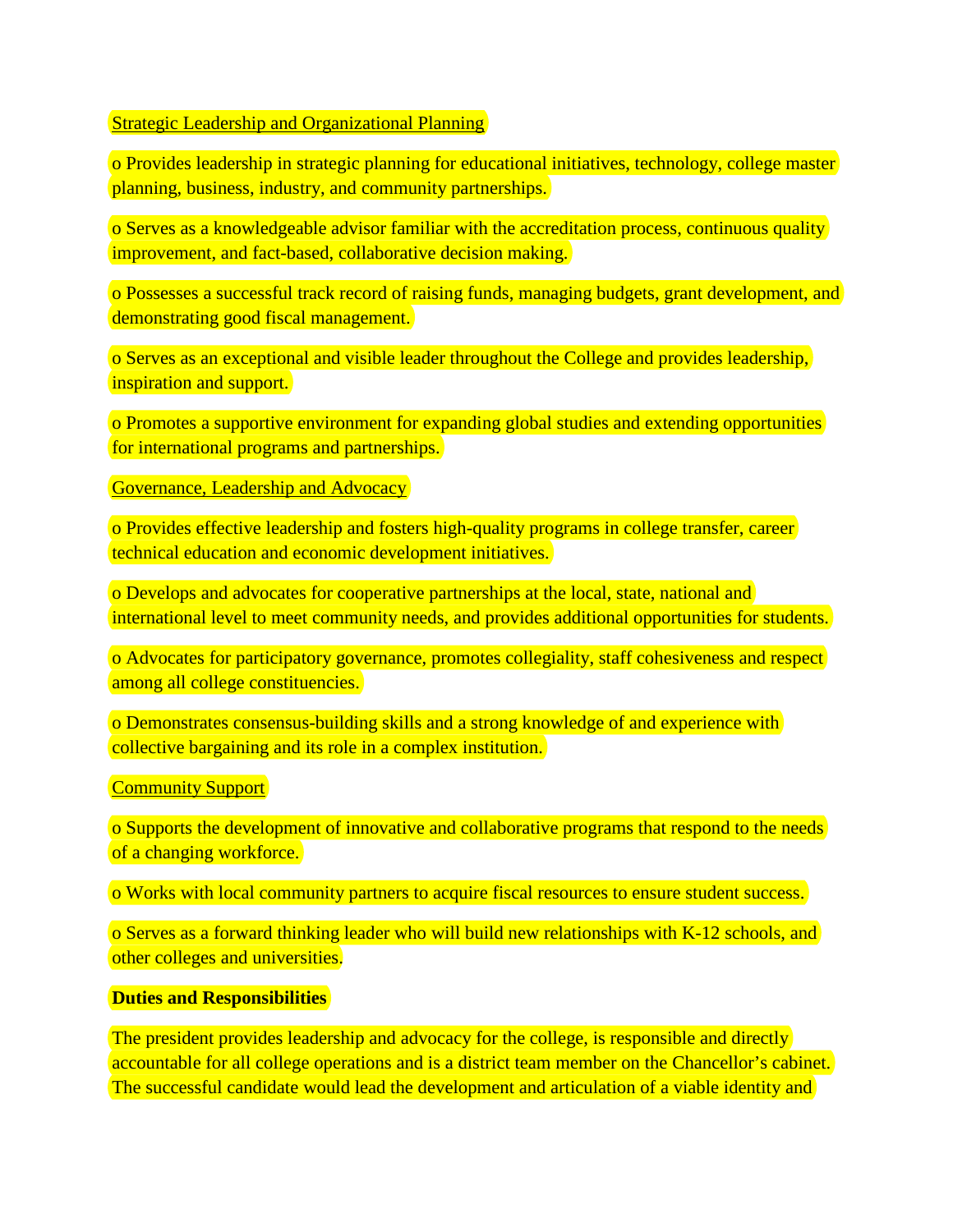vision for West Los Angeles College and be a leader who will be responsive to the adjacent physical communities and their changing demographics and to the various constituencies at the college including current students, staff, and faculty. More importantly, the vision must incorporate reciprocal partnerships with economic, cultural, educational, global, and political leadership in Los Angeles and California.

The new president will require a grasp of the current status and long-term global vision for community college education, higher education in California, and the future of the communities, people, business and industry in Los Angeles. Sensitivity to the diverse cultural and socioeconomic backgrounds of students, staff, and community is an essential qualification.

## Minimum Qualifications

o A master's degree or advanced degree of at least equivalent standard from an accredited college or university. The required degree must be completed at the time of filing an application. An earned doctorate or equivalent terminal degree is preferred.

o One year of formal training, internship or leadership experience reasonably related to the administrator's administrative assignment.

## General Requirement

Health: A medical certificate indicating fitness to engage in administrative work is required for new employees at the applicant's expense after selection from an eligible list and prior to employment.

# Desirable Qualifications

# *Personal and Professional Qualities*

The successful candidate will be:

o An experienced student-centered educator who supports the mission and vision of the College.

o An inclusive, accessible, personable and visible leader who is directly involved in the College and the community.

o A media-savvy leader who will effectively market the College in a competitive higher education environment.

o A superior team builder who possesses a management style that is inclusive, visible, proactive, collaborative and open.

o An individual with outstanding communication and interpersonal skills.